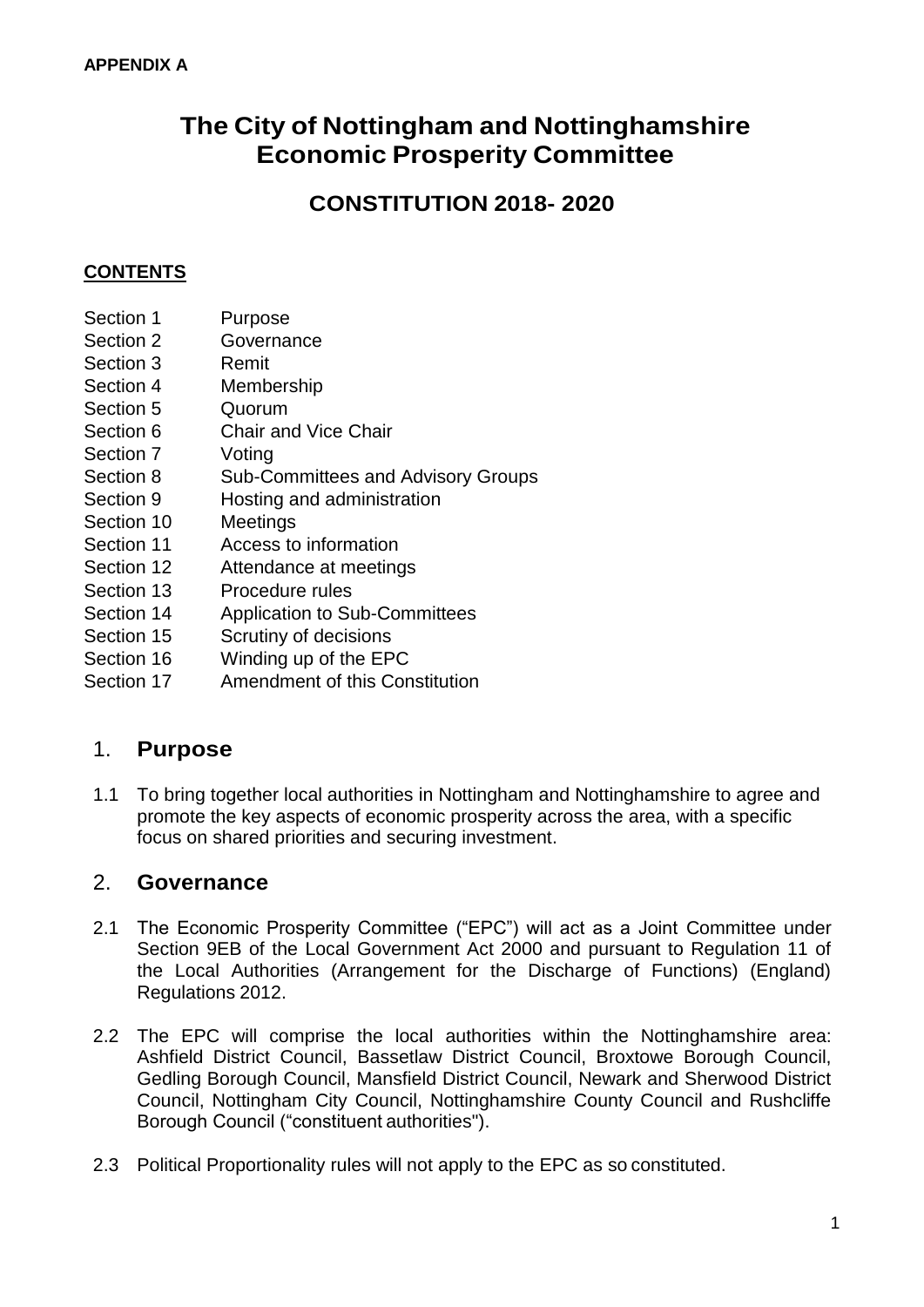- 2.4 The EPC will be a legally constituted body with powers delegated to it by the constituent authorities in the following areas:
	- a) to prioritise and make decisions on the use of the funding that the EPC may influence or control;
	- b) to review future governance requirements and delivery arrangements and how these can be best achieved in Nottingham and Nottinghamshire;
	- c) to have direct oversight of key economic growth focused projects and initiatives that the EPC has influence over the funding of or contributes to;
	- d) to have strategic oversight of other key growth focused projects and initiatives in Nottingham and Nottinghamshire.

The EPC will not hold funds or monies on behalf of the constituent authorities.

- 2.5 The EPC's work plan and the outcome of any wider review into alternative governance may require a change in the delegated powers and terms of reference of the EPC and any such change would require the approval of all the constituent authorities.
- 2.6 These terms of reference should be reviewed two years after their adoption or after any amendments.

# 3. **Remit**

- 3.1 The remit of the EPC will be:
	- a) to act as the local public sector decision making body for strategic economic growth;
	- b) to act as a conduit to other sub-regional and regional bodies such as the D2N2 Local Enterprise Partnership and the Midlands Engine;
	- c) to oversee the alignment of relevant local authority plans for economic prosperity;
	- d) to agree shared priorities and bids for funding to existing and new funding sources such as Local Growth Funds, European Funds (until the end of the Brexit transition period) and the Shared Prosperity Fund (at the end of the Brexit transition period);
	- e) to monitor and evaluate projects and programmes of activity commissioned directly by the EPC;
	- f) to agree, monitor and evaluate spending priorities for the Nottinghamshire Business Rates Pool. (Only those constituent authorities that are members of the Pool would participate in this);
	- g) to communicate and, where unanimously agreed, to align activity across Nottingham and Nottinghamshire on a range of other key public priorities that affect citizens.

# 4. **Membership**

4.1 One member from each constituent authority (such member to be the Leader/Elected Mayor or other executive member or committee chair from each constituent authority) and for the purposes of these terms of reference this member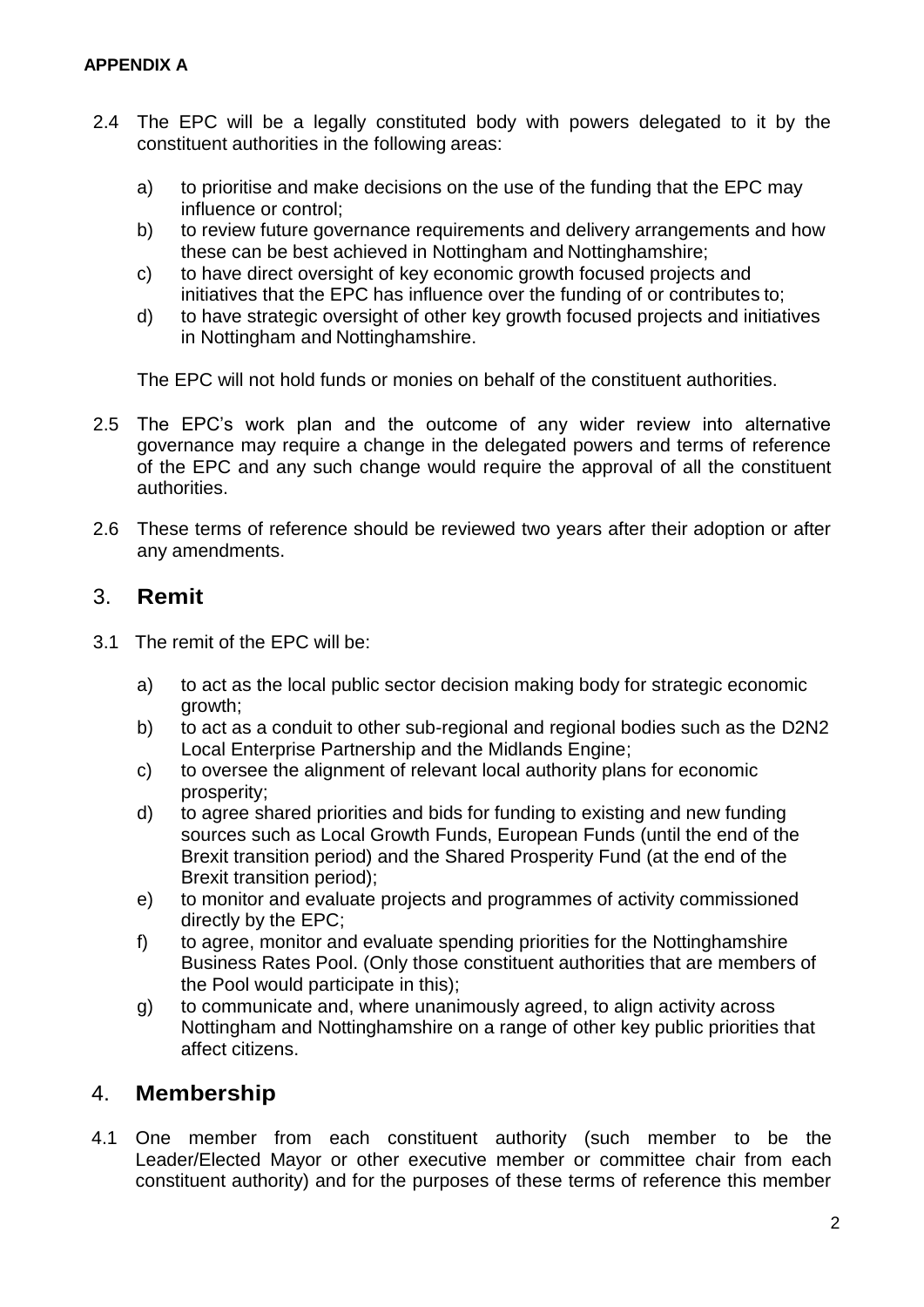will be known as the principal member.

- 4.2 Each constituent authority to have a named substitute member who must be an executive member where the authority operates executive governance arrangements. In those constituent authorities where governance is by committee, that alternate member shall be as per that authority's rules of substitution. All constituent authorities must provide no less than twenty four hours' notice to either the Chair or the Secretary where a substitute member will be attending in place of the principal member. Regardless of any such notification, where both the principal member and the substitute member attends a meeting of the EPC the principal member shall be deemed as representing their authority by the Chair or Vice Chair.
- 4.3 In the event of any voting member of the EPC ceasing to be a member of the constituent authority which appointed him/her, the relevant constituent authority shall as soon as reasonably practicable appoint another voting member in their place.
- 4.4 Where a member of the EPC ceases to be a Leader / Elected Mayor of the constituent authority which appointed him/her or ceases to be a member of the Executive or Committee Chair of the constituent authority which appointed him/her, he/she shall also cease to be a member of the EPC and the relevant constituent authority shall as soon as reasonably practicable appoint another voting member in their place.
- 4.5 Each constituent authority may remove its principal member or substitute member and appoint a different member or substitute as per that authority's rules of substitution, and by providing twenty-four hours' notice to the Chair or the Secretary. Co-options onto the Committee are not permitted.
- 4.6 Each constituent authority may individually terminate its membership of the EPC by providing twelve months written notice of its intent to leave the EPC to the Chair or the Secretary. At the end of these twelve months, but not before, the authority will be deemed to no longer be a member of the EPC.
- 4.7 Where an authority has previously terminated its membership of the EPC it may rejoin the EPC with immediate effect on the same terms as existed prior to its departure, where the EPC agrees to that authority rejoining via a majority vote.

# 5. **Quorum**

5.1 The quorum shall be 5 members. No business will be transacted at a meeting unless a quorum exists at the beginning of a meeting. If at the beginning of any meeting, the Chair or Secretary after counting the members present declares that a quorum is not present, the meeting shall stand adjourned.

# 6. **ChairandViceChair**

6.1 The Chair of the EPC will rotate annually between the principal member of the City of Nottingham and the principal member of Nottinghamshire County Council. The position of Vice Chair shall be filled by the principal member of one of the district/borough council members of the EPC and this role will rotate annually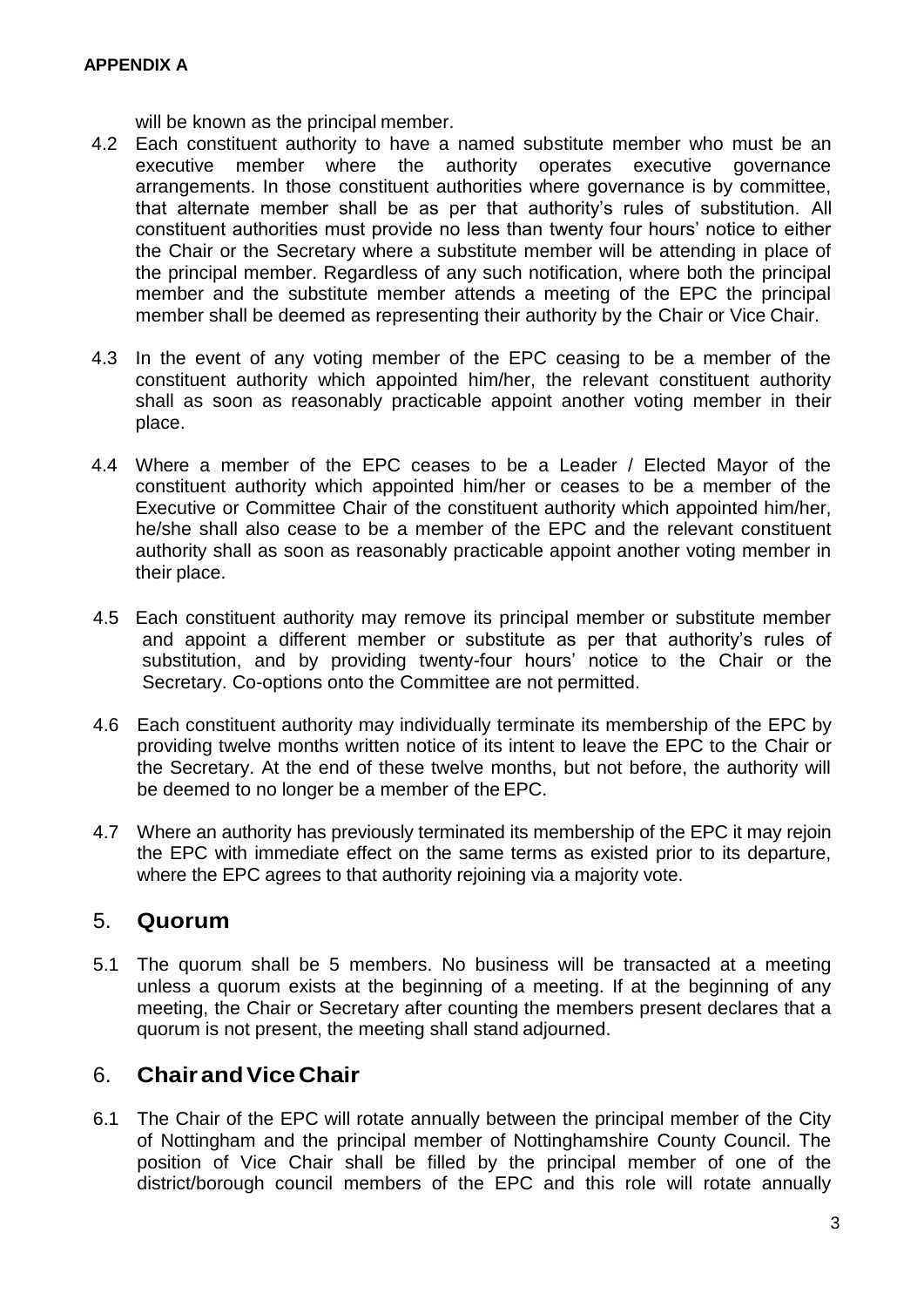between district/borough councils. The Chair or in their absence the Vice Chair or in their absence the member of the EPC elected for this purpose, shall preside at any meeting of the EPC.

- 6.2 Appointments will be made in May of each year.
- 6.3 Where, at any meeting or part of a meeting of the EPC both the Chair and Vice Chair are either absent or unable to act as Chair or Vice Chair, the EPC shall elect one of the members of the EPC present at the meeting to preside for the balance of that meeting or part of the meeting, as appropriate. For the avoidance of doubt, the role of Chair and Vice Chair vests in the principal member concerned and in their absence the role of Chair or Vice Chair will not automatically fall to the relevant constituent authority's substitute member.

# 7. **Voting**

- 7.1 One member, one vote for each constituent authority.
- 7.2 All questions shall be decided by a majority of the votes of the members present, the Chair having the casting vote in addition to their vote as a member of the Committee. Voting at meetings shall be by show of hands.
- 7.3 On the requisition of any two Members, made before the vote is taken, the voting on any matter shall be recorded by the Secretary so as to show how each Member voted and there shall also be recorded the name of any Member present who abstained from voting.

# 8. **Sub-Committees and Advisory Groups**

- 8.1 The EPC may appoint sub-committees from its membership as required to enable it to execute its responsibilities effectively and may delegate tasks and powers to the sub-committee as it sees fit.
- 8.2 The EPC may set up advisory groups as required to enable it to execute its responsibilities effectively and may delegate tasks as it sees fit to these bodies, which may be formed of officers or members of the constituent authorities or such third parties as the EPC considers appropriate.

# 9. **Hosting and Administration**

- 9.1 The EPC will be hosted by the same authority as the Chair. The Director of Legal and Democratic Services from that authority shall be Secretary to the Committee ("the Secretary"). The Host Authority will also provide s151 and Monitoring Officer roles and legal advice to the EPC. The administrative costs of supporting the committee will be met equally by the constituent authorities, with each authority being responsible for receiving and paying any travel or subsistence claims from its own members.
- 9.2 The functions of the Secretary shall be: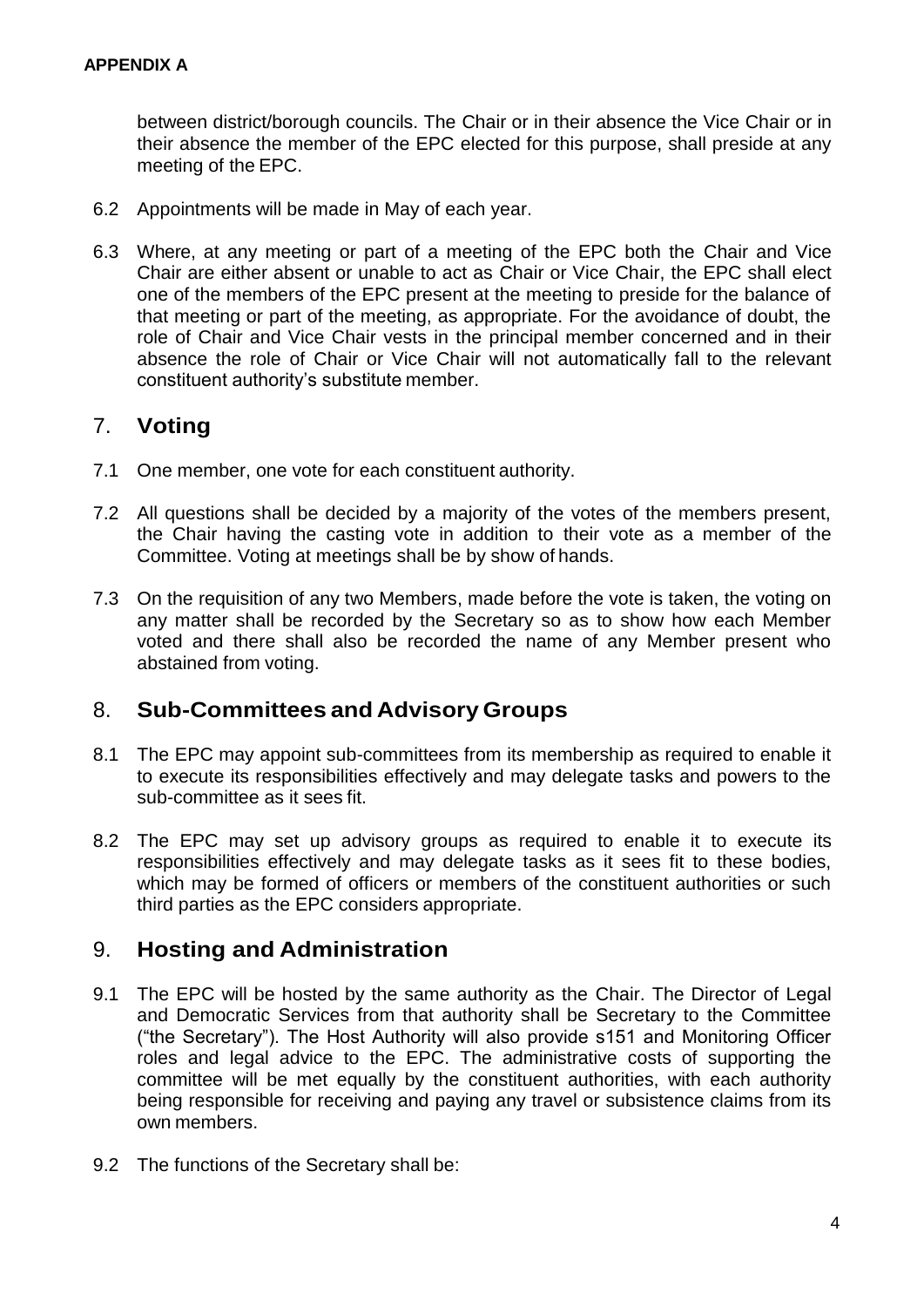- a) to maintain a record of membership of the EPC and any sub-committees or advisory groups appointed;
- b) to publish and notify the proper officers of each constituent authority of any anticipated "key decisions" to be taken by the EPC to enable the requirements as to formal notice of key decisions as given under the Local Authorities (Executive Arrangements) (Meetings and Access to Information) (England) Regulations 2012 to be met;
- c) to carry out such notification to and consultation with members of any appointing constituent authority as may be necessary to enable the EPC to take urgent "key decisions" in accordance with the requirements of the Local Authorities (Executive Arrangements) (Meetings and Access to Information ) (England) Regulations 2012;
- d) to summon meetings of the EPC or any sub-committees or advisory groups;
- e) to prepare and send out the agenda for meetings of the EPC or any subcommittees or advisory groups; in consultation with the Chair and the Vice Chair of the Committee (or sub-committee/ advisory group);
- f) to keep a record of the proceedings of the EPC or any sub-committees or advisory groups, including those in attendance, declarations of interests, and to publish the minutes;
- g) to take such administrative action as may be necessary to give effect to decisions of the EPC or any sub-committees or advisory groups;
- h) to perform such other functions as may be determined by the EPC from time to time.

# 10. **Meetings**

- 10.1 The EPC will meet no less than quarterly and meetings will be aligned where necessary with deadlines for decisions on resources and investment plans.
- 10.2 Meetings will be held at such times, dates and places as may be notified to the members of the EPC by the Secretary, being such time, place and location as the EPC shall from time to time resolve. Meeting papers will be circulated five clear working days in advance of any meeting. The Chair may choose to accept or reject urgent items that are tabled at any meeting.
- 10.3 Additional ad hoc meetings may be called by the Secretary, in consultation, where practicable, with the Chair and Vice Chair of the Committee, in response to receipt of a request in writing, which request sets out an urgent item of business within the functions of the EPC, addressed to the Secretary:
	- (a) from and signed by two members of the EPC, or
	- (b) from the Chief Executive of any of the constituent authorities.
- 10.4 Urgent, virtual meetings facilitated via teleconference, video conferencing or other remote working methodologies may be called by the Secretary, in consultation, where practicable, with the Chair and Vice Chair of the EPC, in response to receipt of a request in writing, which request sets out an urgent item of business within the functions of the EPC, addressed to the Secretary: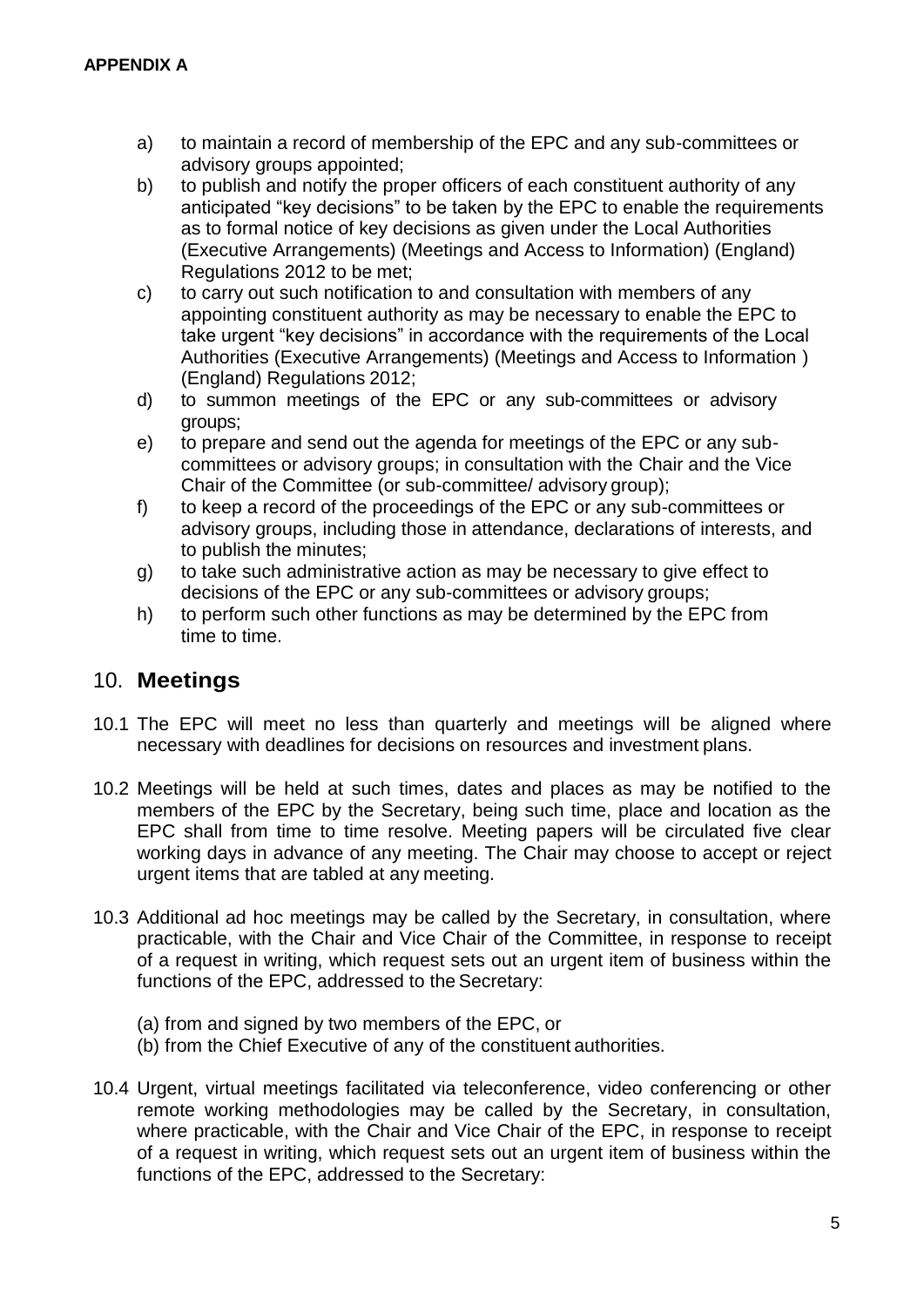- (a) from and signed by two members of the EPC; or
- (b) from the Chief Executive of any of the constituent authorities.

Any such virtual meeting must comply with the access to information provisions and enable public access to proceedings.

- 10.5 The Secretary shall settle the agenda for any meeting of the EPC after consulting, where practicable, the Chair or in their absence the Vice Chair; and shall incorporate in the agenda any items of business and any reports submitted by:
	- (a) the Chief Executive of any of the constituent authorities;
	- (b) the Chief Finance Officer to any of the constituent authorities;
	- (c) the Monitoring Officer to any of the constituent authorities;
	- (d) the officer responsible for economic development at any of the constituent authorities; or
	- (e) any two Members of the EPC.
- 10.6 The EPC shall, unless the person presiding at the meeting or the EPC determines otherwise in respect of that meeting, conduct its business in accordance with the procedure rules set out in paragraph 13 below.

### 11. **Access to Information**

- 11.1 Meetings of the EPC will be held in public except where confidential or exempt information, as defined in the Local Government Act 1972, is being discussed.
- 11.2 These rules do not affect any more specific rights to information contained elsewhere under the law.
- 11.3 The Secretary will ensure that the relevant legislation relating to access to information is complied with. Each constituent authority is to co-operate with the Secretary in fulfilling any requirements.
- 11.4 Any Freedom of Information or Subject Access Requests received by the EPC should be directed to the relevant constituent authority(s) for that authority to deal with in the usual way, taking account of the relevant legislation. Where the request relates to information held by two or more constituent authorities, they will liaise with each other before replying to the request.

### 12. **Attendance at meetings**

- 12.1 The Chair may invite any person, whether a member or officer of one of the constituent authorities or a third party, to attend the meeting and speak on any matter before the EPC.
- 12.2 Third parties may be invited to attend the EPC on a standing basis following a unanimous vote of those present and voting.
- 12.3 Where agenda items require independent experts or speakers, the Officer or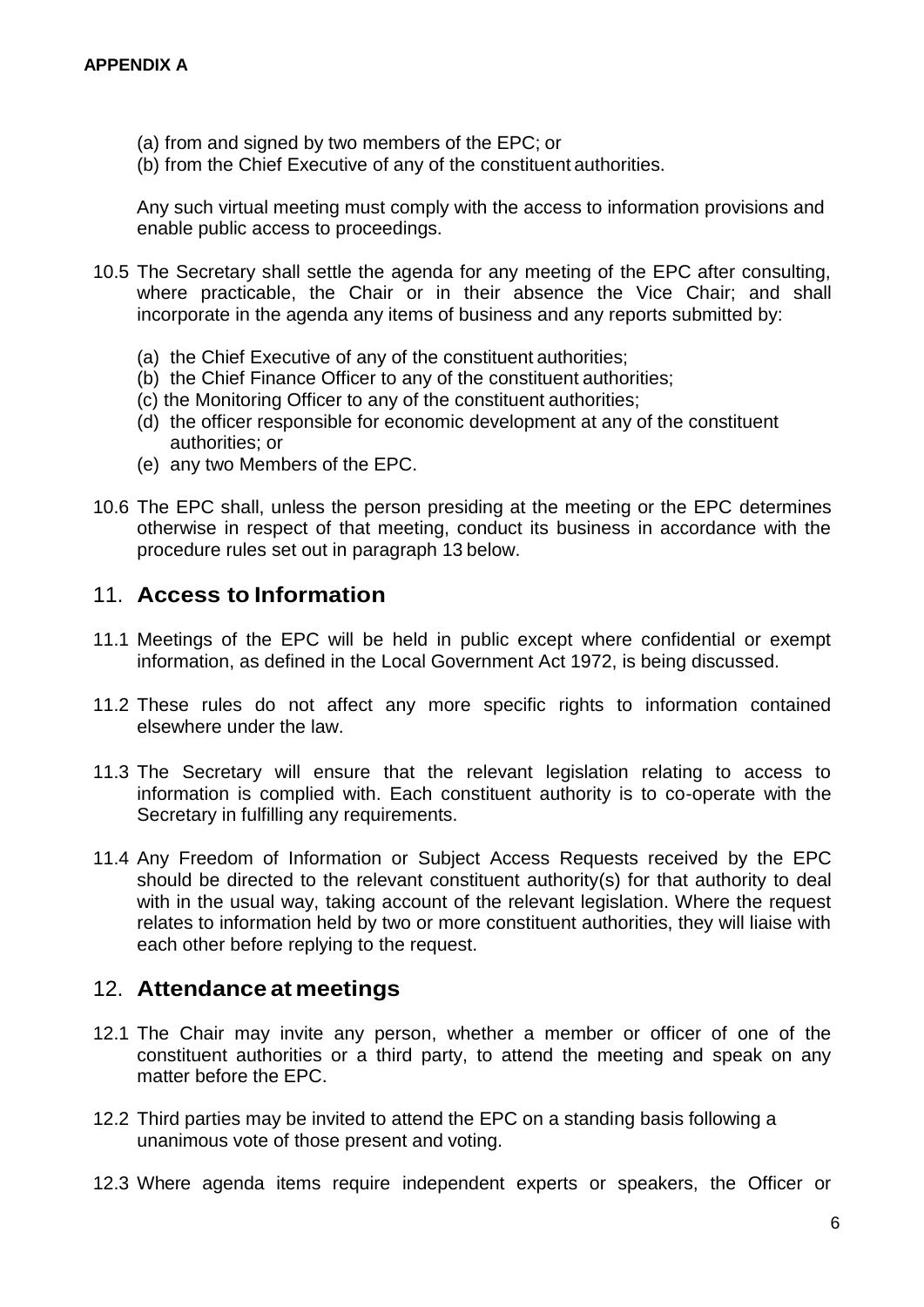authority proposing the agenda item should indicate this to the Secretary and provide the Secretary with details of who is required to attend and in what capacity. The participation of independent experts or speakers in EPC meetings will be subject to the discretion of the Chair.

#### 13. **Procedure Rules**

#### 13.1 **Attendance**

13.1.1 At every meeting, it shall be the responsibility of each member to enter their name on an attendance record provided by the Secretary from which attendance at the meeting will be recorded.

#### 13.2 **Order ofBusiness**

- 13.2.1 Subject to paragraph 13.2.2, the order of business at each meeting of the EPC will be:
	- i. Apologies for absence
	- ii. Declarations of interests
	- iii. Approve as a correct record and sign the minutes of the last meeting
	- iv. Matters set out in the agenda for the meeting which will clearly indicate which are key decisions and which are not
	- v. Matters on the agenda for the meeting which, in the opinion of the Secretary are likely to be considered in the absence of the press and public
- 13.2.2 The person presiding at the meeting may vary the order of business at the meeting.

#### 13.3 **DisclosablePecuniary Interests**

- 13.3.1 If a Member is aware that he/she has a disclosable pecuniary interest in any matter to be considered at the meeting, the Member must withdraw from the room where the meeting considering the business is being held:
	- (a) in the case where paragraph 13.3.2 below applies, immediately after making representations, answering questions or giving evidence;
	- (b) in any other case, wherever it becomes apparent that the business is being considered at that meeting;
	- (c) unless the Member has obtained a dispensation from their own authority's Standards Committee or Monitoring Officer. Such dispensation to be notified to the Secretary prior to the commencement of the meeting.
- 13.3.2 Where a member has a disclosable pecuniary interest in any business of the EPC, the Member may attend the meeting (or a sub –committee or advisory group of the committee) but only for the purpose of making representations, answering questions or giving evidence relating to the business, provided that the public are also allowed to attend the meeting for the same purpose, whether under a statutory right or otherwise.

#### 13.4 **Minutes**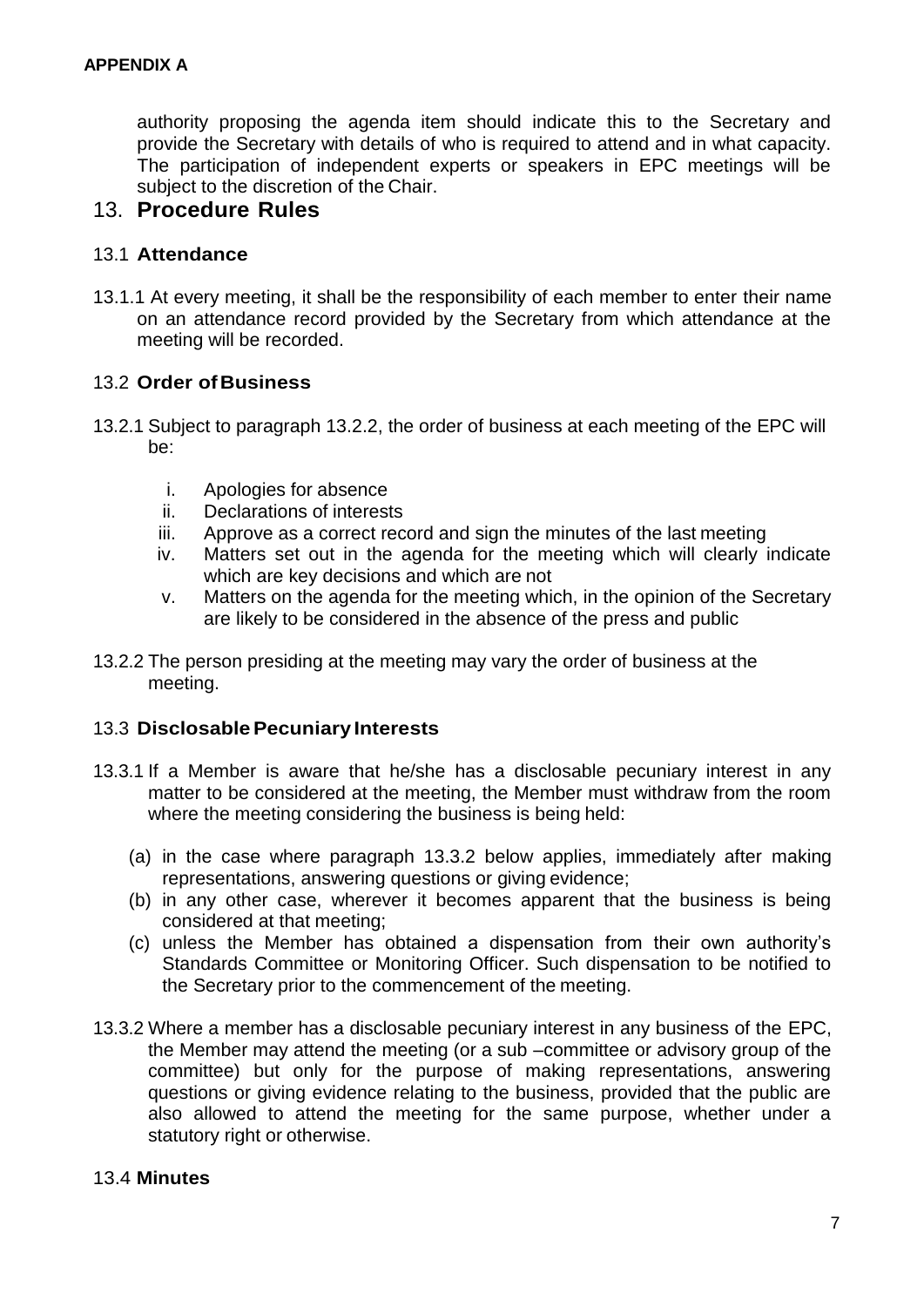13.4.1 There will be no discussion or motion made in respect of the minutes other than except as to their accuracy. If no such question is raised or if it is raised then as soon as it has been disposed of, the Chair shall sign the minutes.

#### 13.5 **RulesofDebate**

#### 13.5.1 **Respectforthe Chair**

A Member wishing to speak shall address the Chair and direct their comments to the question being discussed. The Chair shall decide the order in which to take representations from members wishing to speak and shall decide all questions of order. Their ruling upon all such questions or upon matters arising in debate shall be final and shall not be open to discussion.

#### 13.5.2 **Motions / Amendments**

A motion or amendment shall not be discussed unless it has been proposed and seconded. When a motion is under debate no other motion shall be moved except the following:

- i. To amend the motion
- ii. To adjourn the meeting
- iii. To adjourn the debate or consideration of the item
- iv. To proceed to the next business
- v. That the question now be put
- vi. That a member be not further heard or do leave the meeting
- vii. To exclude the press and public under Section 100A of the Local Government Act 1972

### 13.6 **Conduct of Members**

13.6.1 Members of the EPC will be subject to their own authority's Code of Conduct.

# 14. **Application to Sub-Committees**

14.1 The procedure rules and also the Access to Information provisions set out at paragraph 11 shall apply to meetings of any sub-committees of the EPC.

# 15. **Scrutiny of decisions**

15.1 Each constituent authority which operates executive arrangements will be able to scrutinise the decisions of the EPC in accordance with that constituent authority's overview and scrutiny arrangements.

# 16.**Winding up of the EPC**

16.1 The EPC may be wound up immediately by a unanimous vote of all constituent authorities.